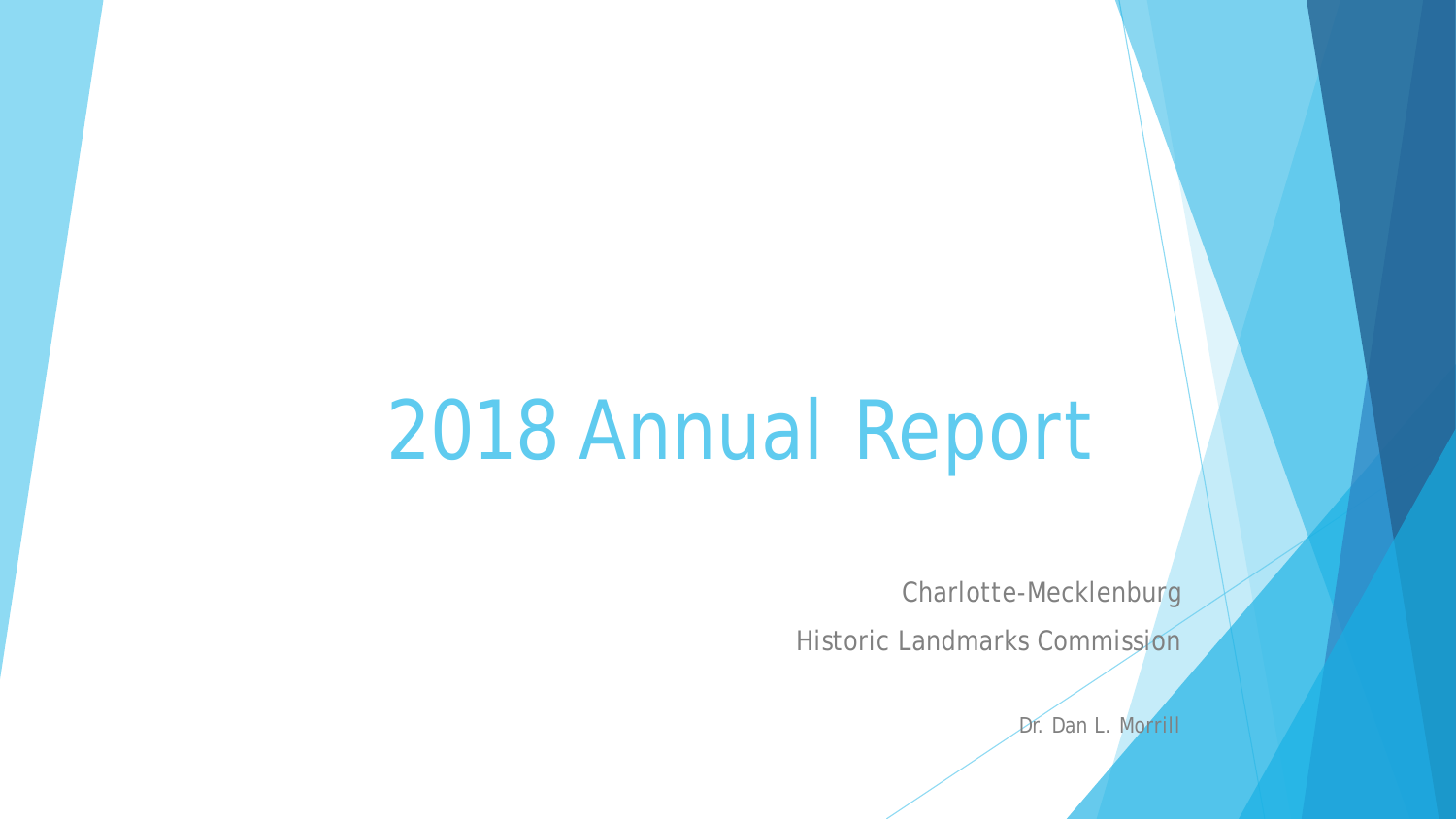## Projects Committee Activities

- ▶ The Charlotte-Mecklenburg Historic Landmarks Commission has the largest, local, publicly funded historic preservation revolving fund in the United States. It uses this fund to secure the fee simple or any lesser included interest in historic landmarks or contributing buildings in local historic districts.
- ▶ The Projects Committee recommended that the Historic Landmarks Commission secure an interest in the following properties: 1) Pecan Avenue Duplex (option to purchase); 2) Ingleside (fee simple interest); 3) Wallace House (performing due diligence).
- The Projects Committee continued to oversee the management of ongoing projects. These were: Torrence Lytle School; Charlotte Streetcar 85; Charles E. Barnhardt House.
- ▶ The Projects Committee oversaw the final sale of the Edward M. Rozzel House.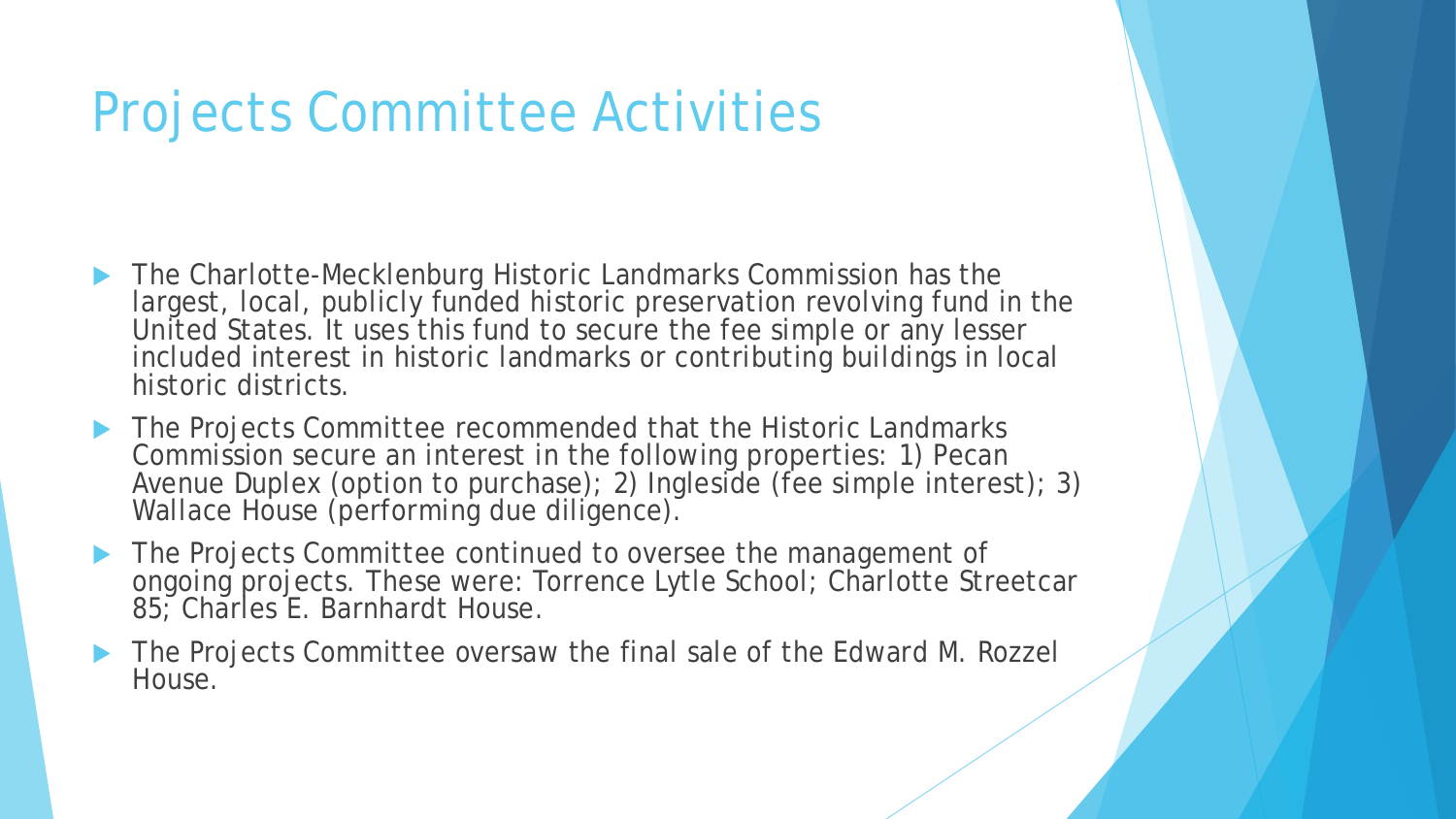## Survey Committee Activities

- ▶ The Charlotte-Mecklenburg Historic Landmarks Commission has been the most active agency of its type in the state of North Carolina. Approximately 25% of all historic landmarks in North Carolina are in Mecklenburg County.
- ▶ The Charlotte-Mecklenburg Historic Landmarks Commission continued its program of processing properties for historic landmark designation. Pursuant thereto, it completed Survey and Research Reports on the following properties: Freeman House; Sustare House; E.L. Baxter Davidson Rock Monuments in the Beatties Ford Road Corridor; Former Charlotte Fire Station #8; Charlotte Fire Equipment; Wallace House; Highland Park Mill No. 1; Wilmore Elementary School; Antioch Missionary Baptist Church Cemetery.
- ▶ The following properties were designated as historic landmarks: Highland Park Mill #1; Charlotte Firefighting Apparatuses; Wilmore Elementary School; Wallace House; Antioch Missionary Baptist Church Cemetery.